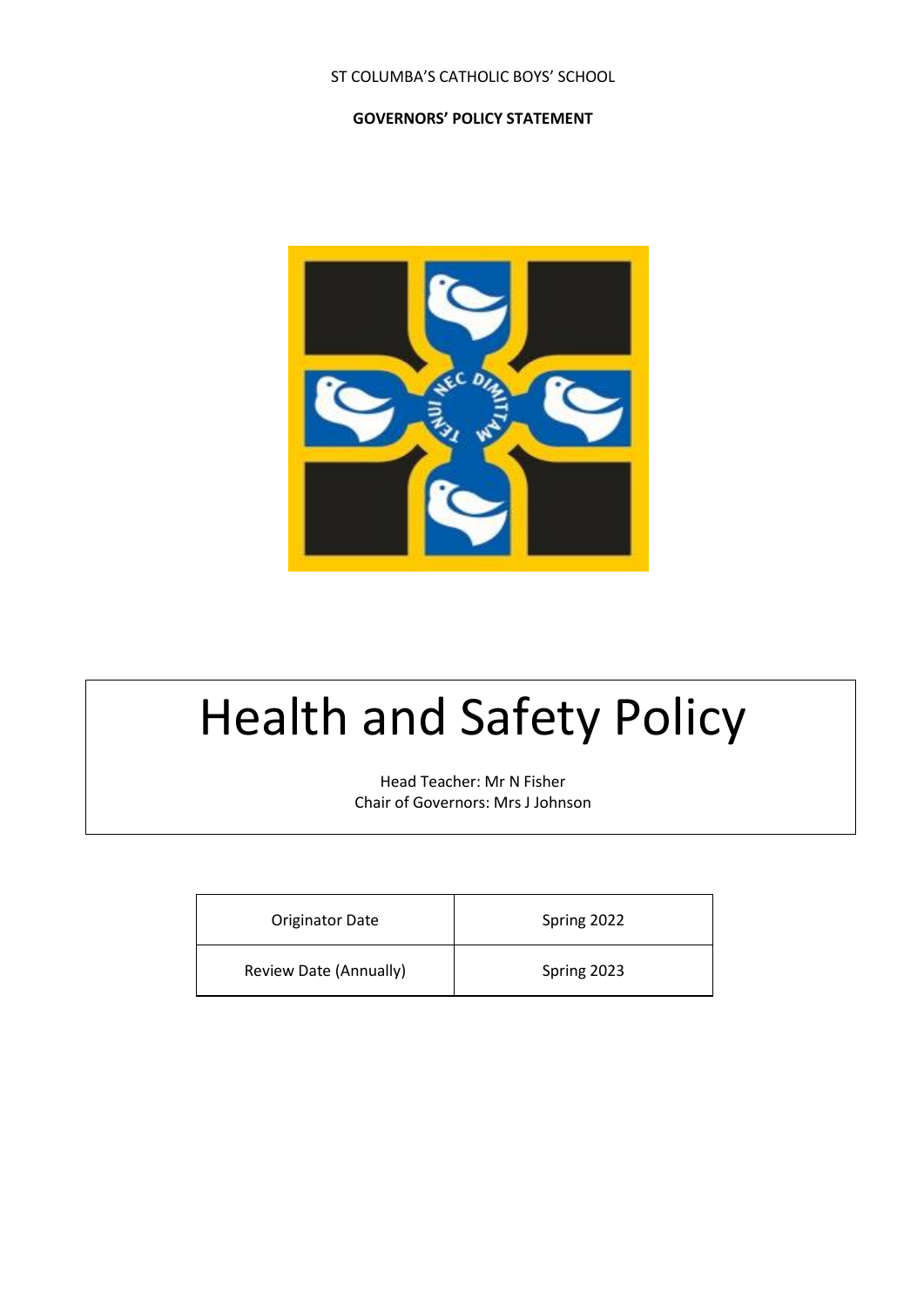# **HEALTH AND SAFETY STATEMENT OF INTENT**

St Columba's recognises its health and safety duties under the Health and Safety at Work etc Act 1974, the Management of Health & Safety at Work Regulations 1999 and accompanying protective legislation. The Head Teacher, Chair of Governors and Governing Body recognise that they have a responsibility to ensure that all reasonable precautions are taken to provide and maintain working conditions which are safe, healthy and comply with all statutory requirements and codes of practice.

St Columba's, so far as is reasonably practicable, proposes to pay particular attention to:

- The provision and maintenance of a safe place of work, a safe system of work, safe appliances for work, and a safe and healthy working environment;
- The provision of such information and instruction as may be necessary to ensure the health and safety of its employees, students and others, and the promotion of awareness and understanding of health and safety throughout the workforce;
- Ensuring the safety and absence of health risks in connection with use, handling, storage and transport of all articles, substances and equipment;
- Making regular assessments of risks to employees and students; and
- Taking appropriate preventative/protective measures as identified by risk assessments.

St Columba's has other policies that need to be read in conjunction with this Health and Safety Policy. These are referenced in this document and, where appropriate, attached as appendices.

In order that St Columba's can achieve those objectives, it is important that employees recognise their duty, whilst at work, to take reasonable care for the health and safety of themselves, students and of other persons. Employees should also co-operate fully with the school or anyone else concerned, to ensure that their obligations are performed or complied with.

All employees of St Columba's agree, as a term of their contract of employment, to comply with their individual duties under the Health and Safety at Work etc Act 1974, and the Management of Health and Safety at Work Regulations 1999 and other legislation, and to generally co-operate with the School so as to enable it to carry out its duties towards them. The attention of all employees is drawn to the attached safety rules and procedures (including other school policies as appropriate), and employees should recognise that failure to comply with their health and safety duties and obligations can lead to dismissal from employment. In the case of serious breaches, such dismissal may be instant without prior warning.

This policy has been prepared in furtherance of section 2(3) of the Health and Safety at Work etc Act 1974 and binds all staff. We request that our customers and visitors respect this policy, a copy of which can be obtained on demand.

Signed: Signed:

Head Teacher Chair of Governors

Date: 16 March 2022 Date: 16 March 2022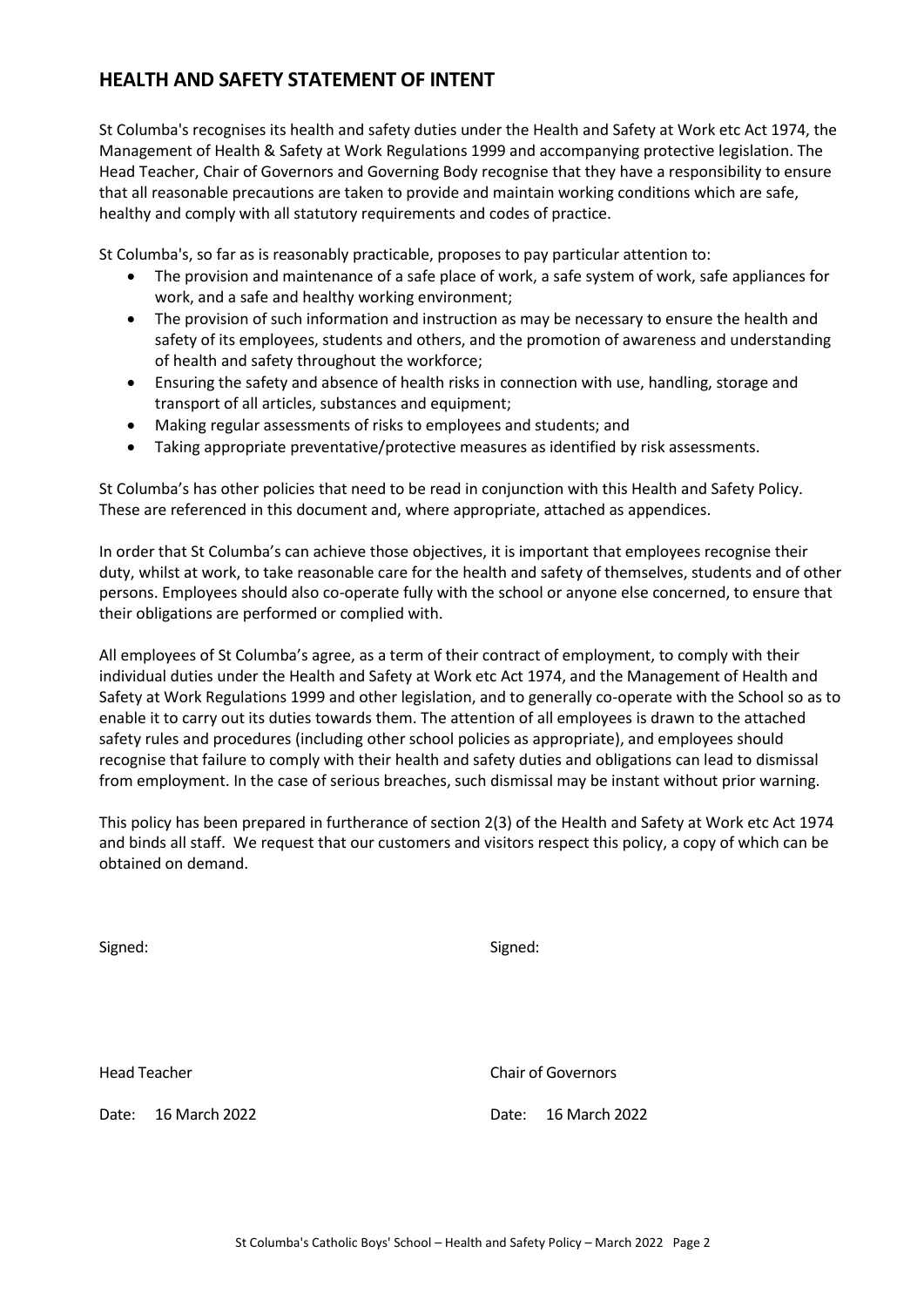# **RESPONSIBILITIES**

## **The Governing Body**

The Governing Body is responsible for ensuring that the Policy enables the School to fulfil its legal duties. It will monitor conditions and the health and safety performance to determine whether the policy is adequately resourced, effective and is being developed to meet changing requirements.

The Governing Board will:

- Keep itself appraised of changes in health & safety legislation;
- Ensure that systems are in place to review and up-date this Policy annually, when major staffing changes occur, or when new equipment is introduced;
- Ensure sufficient arrangements, facilities and finances are available for fully implementing this Policy;
- Take all measures to ensure that the premises are safe for everyone;
- Ensure it consider and addresses any potential health and safety implications of all its decisions before they are taken;
- Lead by example in all matters relating to health and safety;
- Approve and sign the School's health and safety policy;
- Authorise new and revised health and safety policy, procedure and guidance;
- Ensure suitable people are appointed to implement this Policy on a day to day basis and that all employees with specific responsibilities for health and safety are competent to carry out the role and will be given sufficient time and resources;
- Receive and consider the School's annual report on health and safety performance against set objectives; and
- Undertake an appropriate level of health and safety training relevant to its position.

# **Head Teacher**

The Head Teacher is responsible for ensuring that the Policy enables the School to fulfil its legal duties and emphasises the determination to manage its activities so that standards of health and safety are continuously improved. The Head Teacher will monitor conditions and the health and safety performance to determine whether the policy is adequately resourced, effective and is being developed to meet changing requirements.

In particular the Head Teacher is responsible for:

- Setting a personal example at all times with respect to good health and safety practice;
- Having responsibility for the health and safety of employees working in the School, students and of other persons who may be affected by the School's activities;
- The development and continual improvement of the School's health and safety performance by ensuring that an effective health and safety management system is implemented and maintained;
- Ensuring that the health and safety policy and associated procedures are effectively implemented, providing the necessary physical, financial and human resources required. The associated procedures are:-
	- Accessibility Plan
	- Adverse Weather Procedures
	- Display Screen Equipment
	- Drugs and Alcohol
	- Emergency Plan and Procedures
	- First Aid and Medication Policy
	- Staff Disciplinary Policy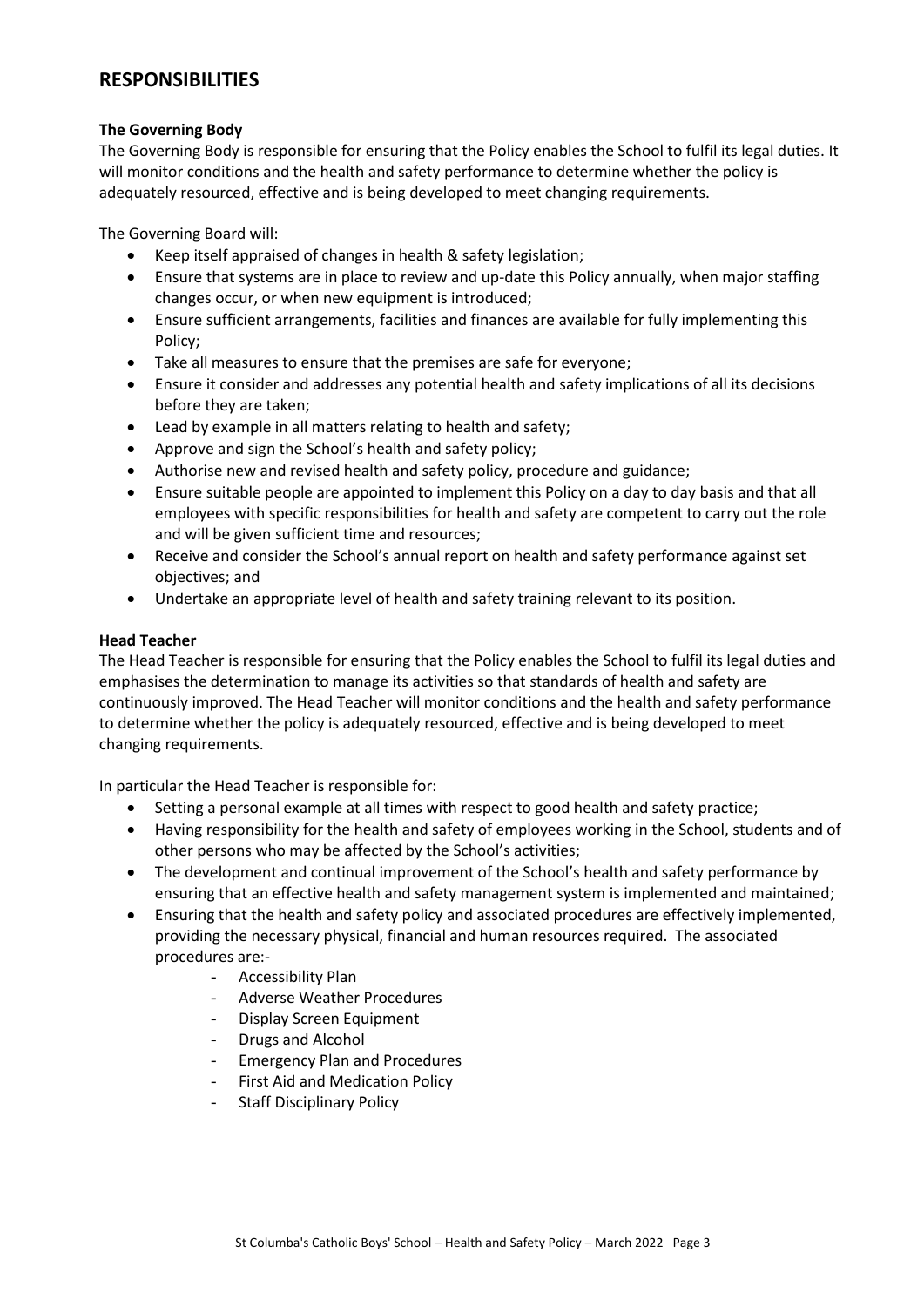- Assigning responsibilities for the effective planning, organisation, control, measuring, monitoring, reviewing and auditing of the health and safety management system and its associated policies and procedures;
- Nominating a member of SLT for the role of health and safety champion within the School;
- Ensuring health and safety is recognised as a core function and fully integrated into the activities of the School with health and safety objectives being an integral component of school objectives;
- Assigning responsibilities for an annual report detailing the School's health and safety performance against set objectives and to set objectives for forthcoming periods;
- Being kept informed of any significant health and safety failures, and of the outcome of the investigation into their causes;
- Undertaking an annual health and safety tour; and
- Ensuring that each Governor and employee has the appropriate level of competency in health and safety to enable them to effectively undertake their role.

The Head Teacher is responsible for ensuring that health and safety standards are maintained. In particular, the Head Teacher will ensure the following matters are attended to:

- All personnel are aware of, and instructed in, their individual legal responsibilities, and that these are properly discharged;
- All work carried out, and all equipment complies with the Health and Safety at Work etc Act 1974, the Management of Health and Safety at Work Regulations 1999 and the Provision and Use of Work Equipment Regulations 1998;
- All equipment is maintained in good working order, and any registered equipment carries valid certification;
- Information on safety, health and welfare matters is effectively communicated to all those concerned;
- All staff are conversant with the School and Health and Safety Executive accident reporting procedure (RIDDOR);
- Adequate first aid facilities are available in accordance with current regulations, and suitable persons are trained in first aid to the required standard (see First Aid and Medication in School Policy);
- Periodic statutory tests, inspections and maintenance of premises and equipment are carried out and records are properly maintained;
- Fire precautions and appliances are in place and are tested, maintained, and kept up to date with the latest legislative requirements (see Emergency Plan and Procedures);
- All staff are acquainted with the emergency evacuation procedures and emergency plan;
- All new employees undergo induction training by a competent person and receive a written copy of School and health and safety rules and guidance;
- Staff are competent to carry out their work safely, and have received adequate information, instruction and training which is recorded for each individual;
- A personal example is set by following School rules and procedures;
- Trained and competent supervision is provided for employees (particularly trainees);
- The activities of all contractors working on the School's premises are monitored and recorded on a regular basis;
- All potential hazards, or reported hazards, are examined and evaluated and then eliminated or adequately controlled;
- The following statutory notices are displayed:
	- A signed copy of the Health and Safety Policy Statement of Intent
	- Employers liability insurance certificate
	- Health and Safety Law poster
	- First aid (notifying the names and locations of the first- aiders)
	- Fire procedure (with the assembly point)
- Simple records and information are kept on the health and safety performance; and
- Health and safety improvement suggestions received from staff are given due consideration.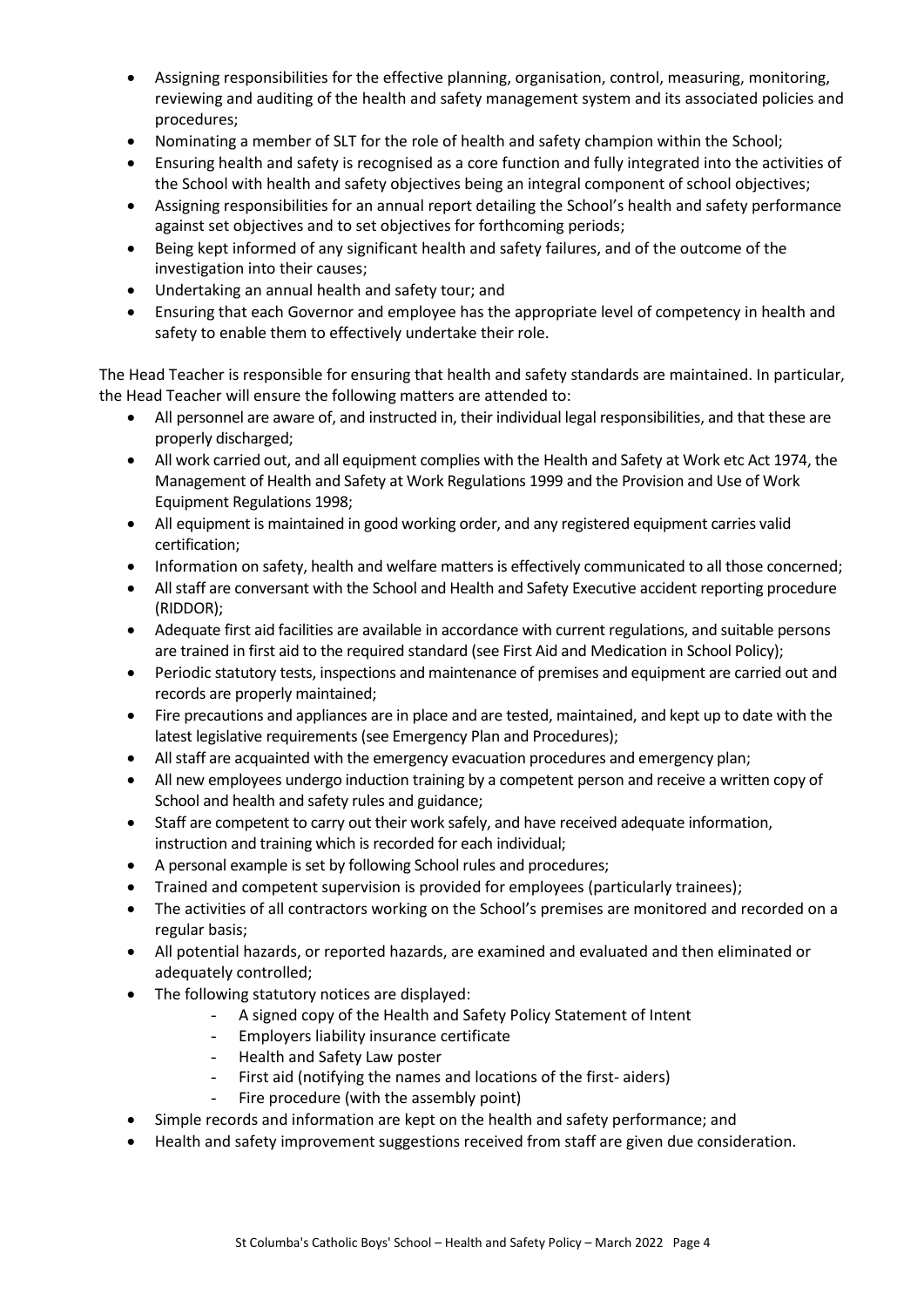## **Senior Leaders**

In their areas of responsibility Senior Leaders are responsible for health and safety individually and also, as members of the Head Teacher's Leadership Team collectively.

Senior Leaders are supported in these roles by Governors, the Head Teacher, teachers, support staff and other stakeholders. In their areas of responsibility, and in addition to responsibilities specified in other associated School policies and procedures (see Page 3), Senior Leaders are responsible for:

- Setting a personal example at all times with respect to good health and safety practice;
- The effective monitoring, review, development and continual improvement of health and safety performance;
- Ensuring that the health and safety policy and associated procedures are effectively implemented, providing the necessary physical, financial and human resources required;
- Ensuring they consider and address any potential health and safety implications of all their decisions before they are taken;
- Ensuring that the health and safety policy and associated procedures are brought to the attention of all employees and others as appropriate;
- Keeping up to date with changes to health and safety legislation, standards and good practice relevant to their service area's activities;
- Ensuring risk assessments for activities are undertaken, control measures identified and implemented, and the outcomes communicated to employees and others as appropriate;
- Ensuring that there are effective arrangements to receive, collate, and disseminate health and safety information;
- Ensuring that all accidents and incidents are reported, documented in the Accident Book, appropriately investigated and preventative measures put in place to avoid reoccurrences; and
- Ensuring that health and safety is appropriately considered at the planning stages (for example during the development or introduction of new methods of work, equipment, buildings etc).

# **Teachers and Support Staff**

In their areas of responsibility, teachers and support staff are responsible for health and safety individually and also, as members of their relevant team collectively. Teachers and support staff are supported in these roles by Governors, Head Teacher, Senior Leaders and other stakeholders.

In their areas of responsibility, and in addition to responsibilities specified in other associated School Human Resources policies and procedures, all levels of teacher are proportionately responsible for:

- Setting a personal example at all times with respect to good health and safety practice;
- The health and safety of employees, students and of other persons who may be affected by the School activities;
- The measurement, monitoring, review, development and continual improvement of health and safety performance;
- Ensuring familiarity with the health and safety policy and associated procedures and effectively implementing them, providing the necessary physical, financial and human resources required to do so and informing their line manager of any resource requirements;
- Not allowing work to commence or continue if it cannot be performed safely, until a safe method is identified and implemented;
- Ensuring that health and safety objectives are an integral part of their team delivery plans;
- Ensuring that they consider and address any potential health and safety implications of all their decisions before they are taken;
- Keeping up to date with existing and revised health and safety legislation, standards and good practices relevant to their activities;
- Undertaking risk assessments, identifying and implementing control measures, communicating the outcomes to employees, students and others as appropriate;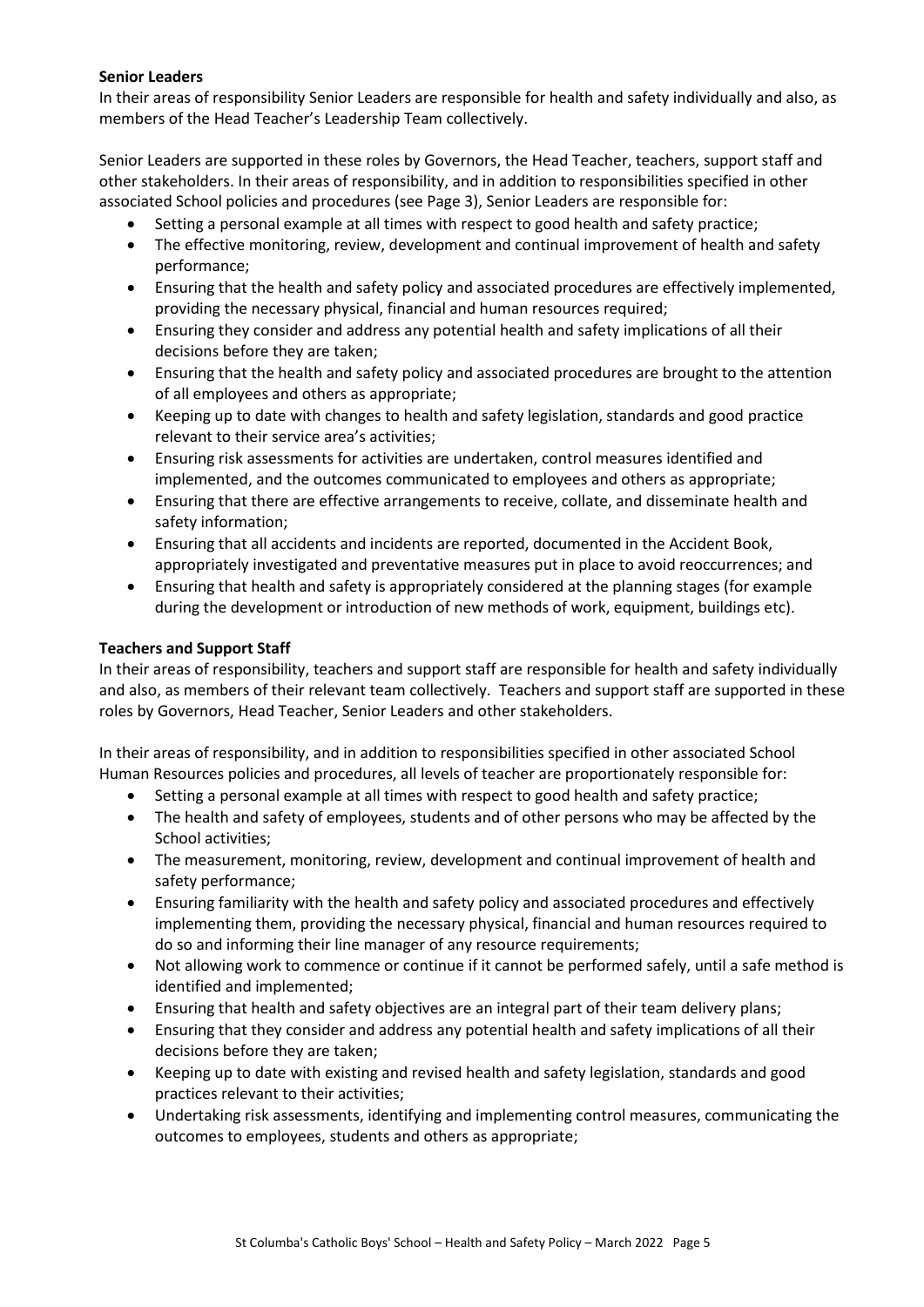- Keeping themselves informed of all accidents and incidents that occur (ensuring that they are reported and documented in the School Accident Book), undertaking appropriate levels of investigation and implementing preventative measures to avoid a recurrence;
- Ensuring they inform the Head Teacher or Senior Leader of any significant health and safety failures, and of the outcome of the investigation into their causes;
- Providing adequate levels of supervision as identified for students and others as appropriate;
- The provision of timely feedback to their Line Manager regarding any deficiencies in health and safety policies, procedures, plans, systems etc;
- The identification and subsequent provision of employees' health and safety training requirements;
- The identification and provision of employees' personal protective equipment requirements, ensuring its correct use;
- Providing arrangements to ensure employees and others (for example visitors, members of the public, contractors etc) have safe access and exits at all times whilst on the premises considering any persons who may have additional requirements (for example wheel chair users, visually impaired etc);
- Undertaking appropriate health and safety inspections with the Site Manager; and
- Ensuring that new employees are informed of the hazards and risk control measures involved with the service areas activities.

# *School Competent Person*

*Mrs Sharon Biggs has been appointed to the role of Competent Person and is responsible for advice on overall strategies for health, safety and welfare within the School. Mrs Biggs will provide advice to the School as required in particular:*

- *Advice on interpretation of legal requirements;*
- *Assistance with strategy for implementation of the policy;*
- *Provide investigations of serious accidents;*
- *Revise the policy in the light of experience or legal change; and*
- *Advice upon the visit of an Enforcement Officer.*

# **Every employee must:**

- Take reasonable care for the health and safety of themselves, students and others who may be affected by their acts or omissions at work;
- Co-operate with management with regard to agreed health and safety arrangements and procedures;
- Know and keep to the rules and procedures relating to their work and report to their immediate supervisor all difficulties or hazards liable to endanger themselves or other persons;
- Not interfere with, or misuse, anything provided by the employer in the interest of health, safety and welfare;
- If involved in an accident resulting in, or which may have resulted in an injury, report the details to the Head Teacher as soon as possible, and in all cases before the end of the day on which the incident occurs (Accident Reporting Procedures);
- Use equipment only if authorised and properly trained to do so;
- Fully familiarise themselves with the School health and safety policies and associated procedures (see Page 3), seeking clarification from line managers where necessary;
- Report any defects in plant or equipment to their line management;
- Notify a member of their line management (or if not available another appropriate person) of any work situation having the potential for serious and imminent danger to health and safety;
- Notify their line manager of any matters / shortcomings relating to existing practices, procedures or protective measures which might give rise to risks to health and safety;
- Wear protective clothing and safety equipment as required reporting any defect to their line management;
- Suggest possible amendments to existing practices or procedures which could improve health and safety; and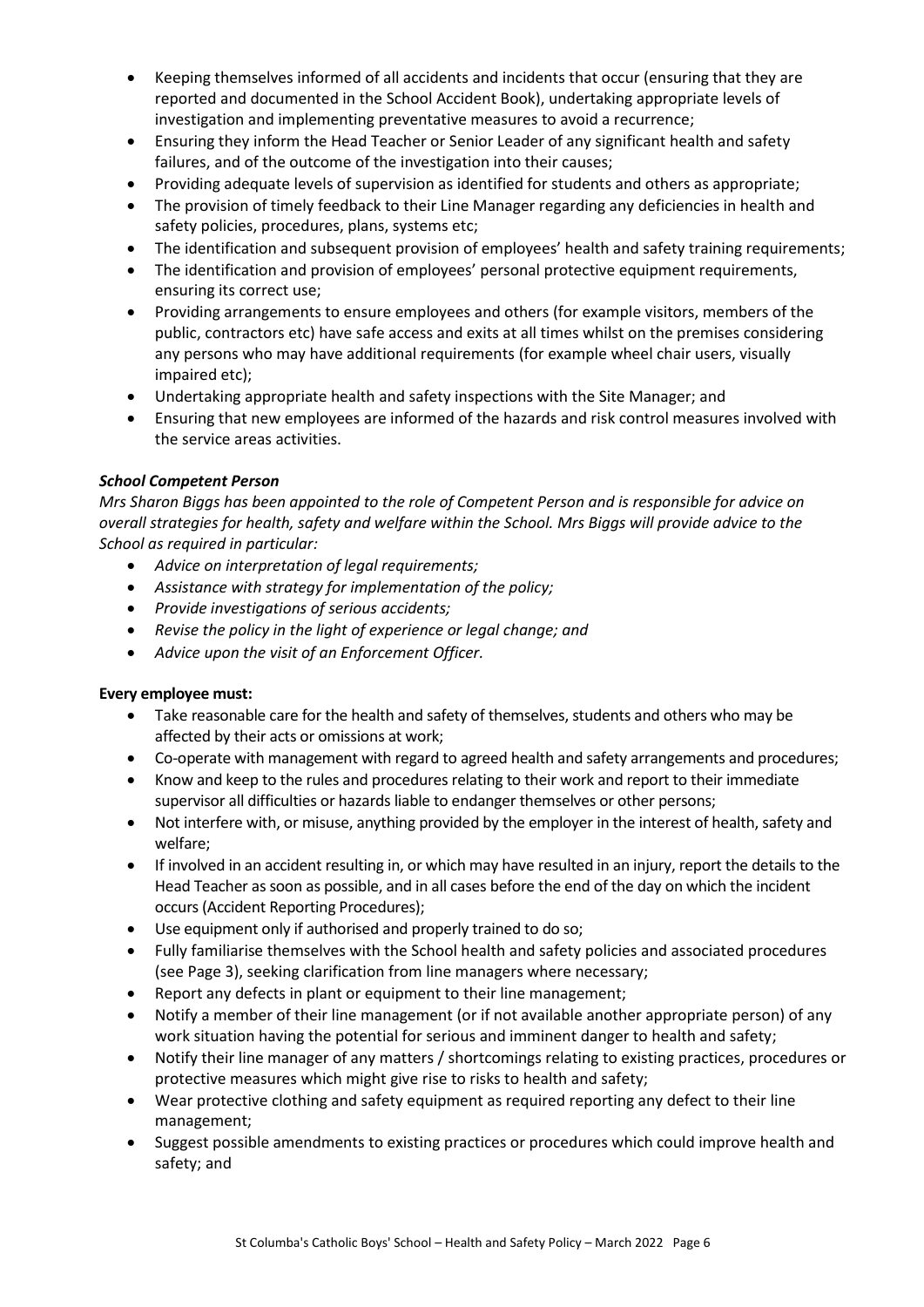Set a personal example at all times.

# **ARRANGEMENTS**

#### **Systems and Procedures**

St Columba's recognises the importance of health, safety and welfare, and will adopt a systematic approach towards ensuring that a healthy and safe environment is provided and maintained for all employees, students and other persons who could be affected by our work activities.

Equally important is the need for constant alertness by the Head Teacher and employees in identifying and eliminating potential hazards wherever possible.

It is our primary objective that, in conducting our activities, account must be taken by all parties of the need to:

- Formulate and maintain safe working systems, including work carried out during maintenance;
- Take all necessary steps to establish the causes of accidents and risks to health which may occur, and to ensure that reasonable measures are taken to prevent recurrence;
- Ensure that no process, chemical or equipment is introduced unless it complies (where required) with statutory testing or examination requirements; also to ensure that, so far as is reasonably practicable, the health and safety of employees and students will not be affected;
- Provide proper and adequate induction and training to ensure that all employees are fully competent in safe working methods applicable to their work;
- Encourage the closest possible liaison between the School and employees in matters relating to health and safety;
- Ensure that all legal requirements relating to our activities are fully complied with, and progressively improve upon the levels of health and safety performance; and
- Consult with employees, and advise them of their legal duties and responsibilities, including the requirement to:
	- abide by safe working systems;
	- make use of facilities and equipment provided for their protection;
	- refrain from any act which could endanger themselves or others;
	- refrain from intentionally or recklessly interfering with, or misusing, anything provided in the interests of health, safety and welfare; and
	- report any known defect, which could endanger the health or safety of themselves or others.

#### **Arrangements for Implementing Policy**

#### **Employee Consultation**

Employee consultation is achieved as follows:

- Safety Notice Boards
- Health and Safety Booklet

#### **Training Considerations**

The School recognises that safety training is an integral and important part of its overall safety policy and it will be given as a normal constituent of vocational training. No person will be employed on work involving any reasonably foreseeable significant risk unless they have received adequate training to help them understand the hazards involved and the precautions to be taken. The Head Teacher will ensure safety training is provided and it will be incumbent upon the employer to ensure that `on-the-job' training is given to new employees or those new to a job.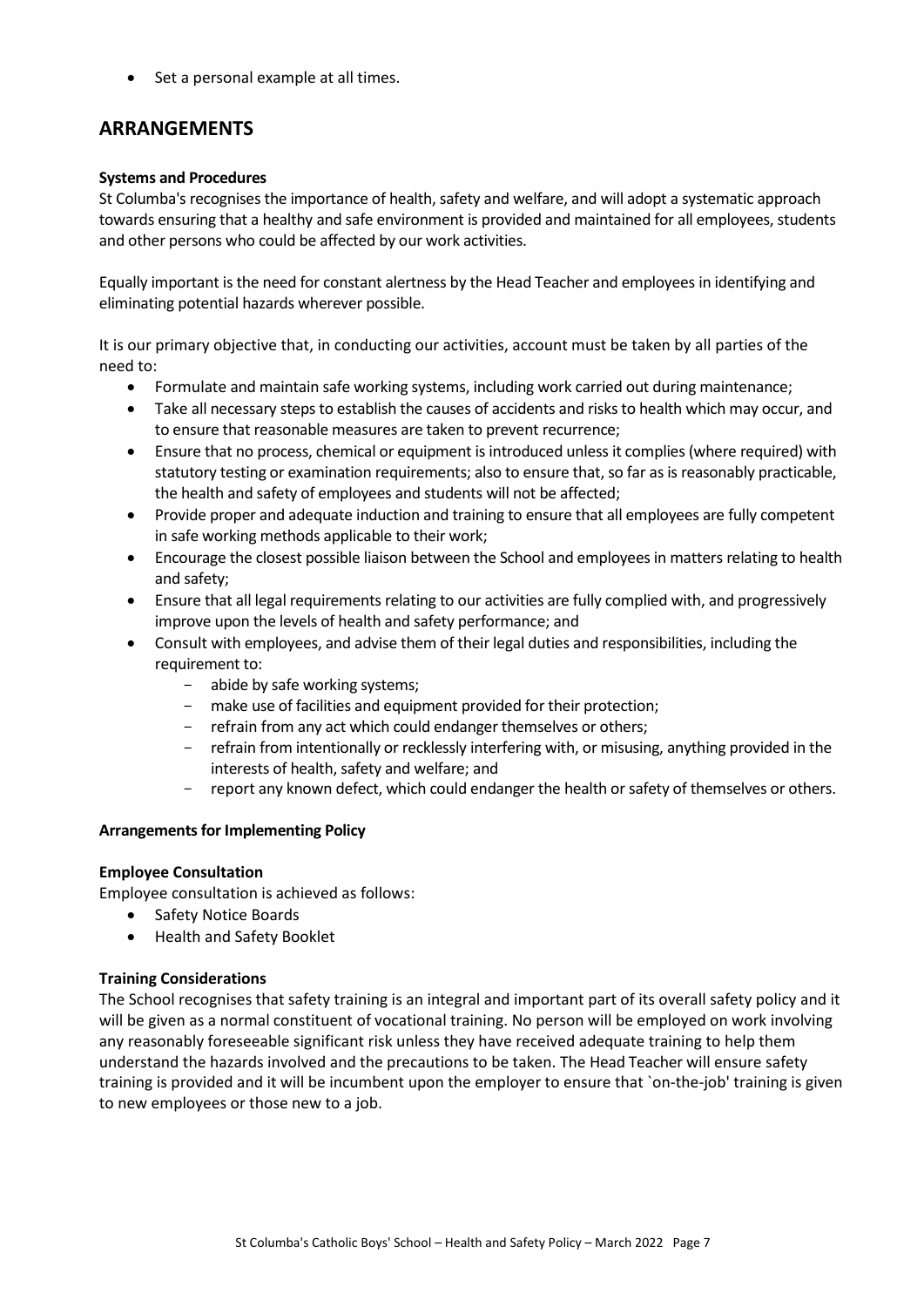## **Fire**

A written Fire Risk Assessment in accordance with the Regulatory Reform (Fire Safety) Order 2005 has been undertaken, and will be kept up to date. The control measures identified will be issued to relevant employees. Training and information will be given as necessary.

Detailed procedures for evacuations including exit routes and information on good practice are held, and available on the Shared Area and Staff Handbook to any member of staff. Equipment checks and evacuation drills will be held as appropriate.

Staff will be trained in fire safety and they will also be briefed on the role of individuals and the action to take in the event of a fire or other emergency (see Emergency Plan and Procedures).

#### **Risk Assessment**

The Management of Health & Safety at Work Regulations (1999) requires employers to assess the risks to workers and students and anyone else who might be affected by their undertaking.

A risk assessment usually involves identifying any hazards present in an undertaking (whether arising from work activities or other factors e.g. the layout of the premises) and then evaluating the extent of the risks involved, taking into account whatever precautions are already in place.

The definition given in the above Regulation is as follows:

*A hazard is something with the potential to cause harm - this can include substances, machines, methods of work and other aspects of the organisation).*

*Risk is the likelihood that the harm from a particular hazard is realised.*

*The extent of the risk covers the group of people which might be affected by the risk i.e. the numbers of people who might be exposed and the consequences for them.*

The purpose of the risk assessment is to help the employer to determine what measures should be taken to comply with the employer's duties under the 'relevant statutory provisions'. This phrase covers the general duties in the Health & Safety at Work Act (1974) and the more specific duties in the various Acts and Regulations associated with the HSW Act.

The risk assessment is there to guide the judgment of the employer as to the measures they ought to take to fulfil their statutory obligations.

The School will review the risk assessment if there are developments that suggest that it may no longer be valid (or that it can be improved). In most cases, it is prudent to plan to review the risk assessments at regular intervals - the time between the reviews being dependent on the nature of the risks and the degree of change likely in the work activity. The School has a Risk Register which is updated and approved by Governors on an annual basis.

# **Method**

Risk assessments are to be undertaken by staff in varying departments. Additional assistance is provided by the Site Manager if required. Once completed, this information will be disseminated to relevant employees and the master copy filed for future reference.

Reviews to risk assessments as stated at the time of the initial assessment will be undertaken using the same form.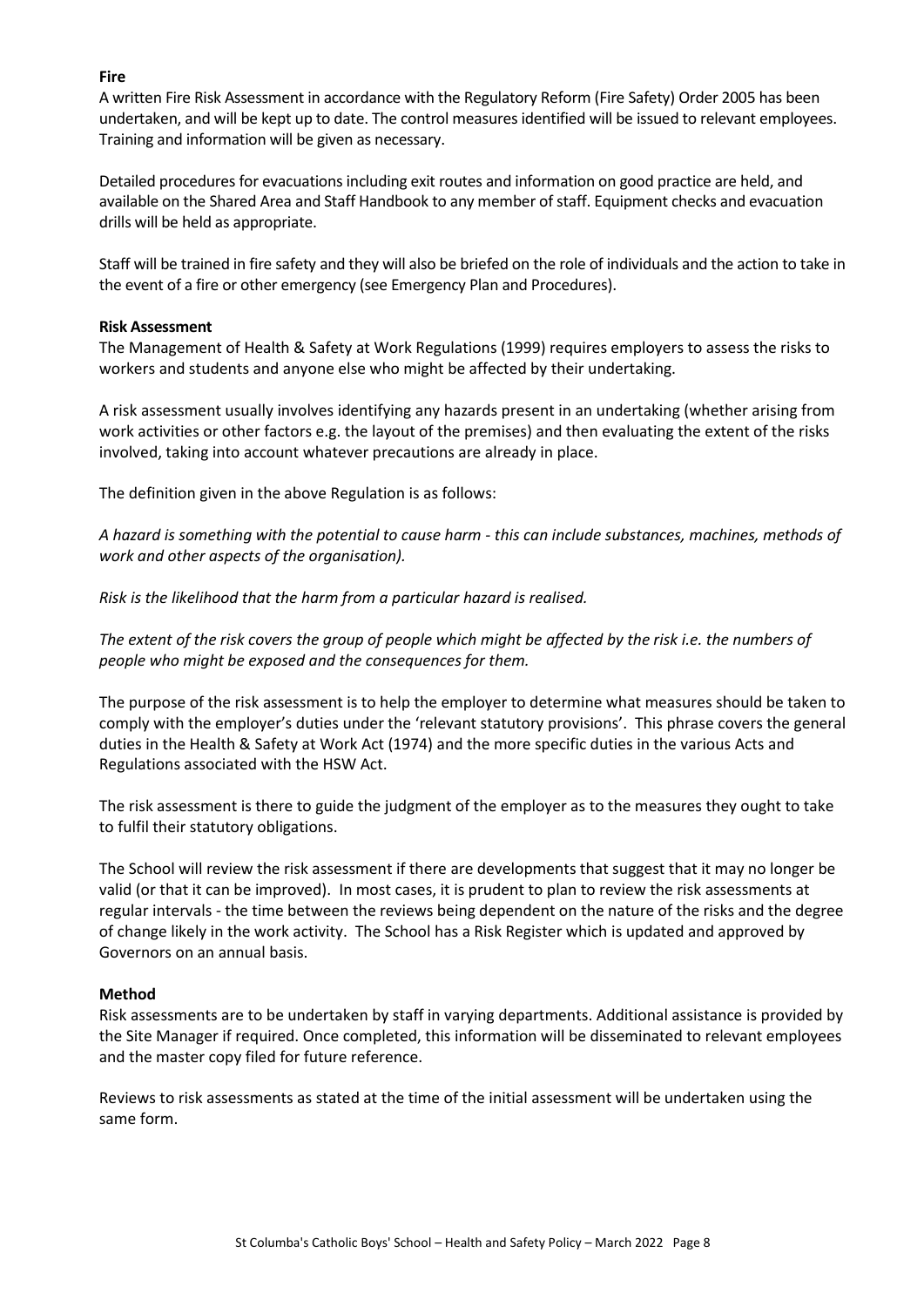## **First-aid**

The Health and Safety (First-Aid) Regulations 1981 will be complied with and the recommended number of persons will be trained and certificated to the necessary standard. Qualified first aid personnel, having a current First Aid Certificate, must be provided in the following circumstances:

The first aid attendant's name and location must be clearly denoted on or near the first aid boxes. A first aid rota is circulated to all staff and signage detailing the names of first aiders is displayed.

Details of the first aiders will be displayed prominently for the benefit of all employees, students and visitors, and brought to the attention of all new employees at their Induction stage.

Stock levels of items required under the Regulations will be checked at regular intervals and boxes will be kept secure, yet quickly available when required. Special arrangements will be made to provide cover where employees work away from School premises.

A register of certified first aiders will be maintained, and a minimum level of cover will be provided at all times.

The School will undertake a First Aid risk assessment as required by the regulations to ensure suitable and sufficient first aid provision will be provided at all times, to include out of hours activities.

#### **Accident Procedure**

Details of accidents will be recorded in the School Accident Book and where appropriate investigated by the management team. Employees are required to assist with any investigation of accidents and/or dangerous occurrences that take place within their work area.

Following an accident where the person is absent from work for three consecutive days or unable to perform their normal duties, the internal School accident report form must be completed in every detail and records maintained.

#### **Statutory Notification of Accidents/Dangerous Occurrences**

When a death, specified injury or dangerous occurrence has occurred, the HSE Incident Control Centre will be notified immediately and the accident report form F2508 will be completed on line. The School's insurers will also be notified as soon as possible.

Notifiable occupational diseases will be reported to the HSE Incident Control Centre on line.

In the case of accidents involving employees who lose more than seven days from their normal employment, the HSE Incident Control Centre will be notified within fifteen days.

All reportable accidents or dangerous occurrences will be investigated and a report produced.

Action considered necessary to prevent a recurrence will be taken, and a report submitted to the enforcing authority.

#### **Equipment and Maintenance**

All new and existing equipment and facilities will be sufficiently designed, constructed and installed so as to be safe and without risk to the health and safety of employees.

An adequate planned maintenance system will be operated, and records maintained.

Safe systems of work will be used and updated, such that protection against foreseeable maintenance hazards is provided.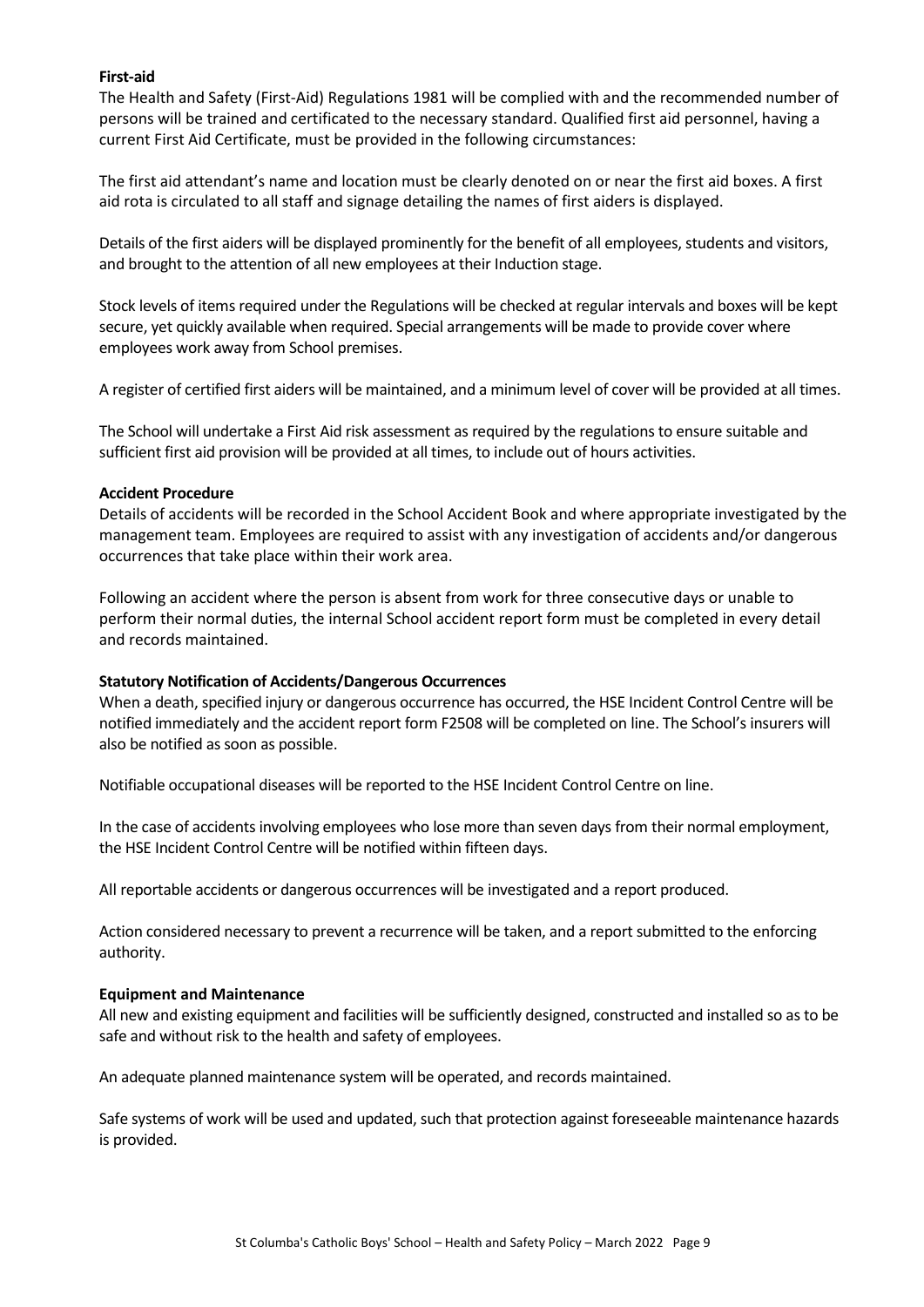All legally required maintenance, testing and inspections will be carried out and records kept in accordance with statutory provisions, insurer and fire authorities approved codes.

Only qualified electricians are permitted to carry out work on electrical wiring and apparatus, using safe systems of work.

#### **Electricity**

Electrical equipment will be properly maintained to ensure that it is safe for normal use. All portable appliances will be examined prior to first use, then examined, and tested regularly thereafter. A register of appliances will be produced and kept up to date. The findings of inspections and tests will be recorded. Only qualified electricians are permitted to carry out work on electrical wiring and apparatus using safe systems of working.

Where practicable, equipment will be switched off when not in use, or on leaving the premises. All cabling, plugs and connections will be properly organised, inspected, recorded and maintained to minimise any risks, in accordance with the Regulations.

Employees will not carry out maintenance on electrical equipment or plugs without prior authority and training. Employees' personal electrical apparatus is not to be used on School premises without prior permission.

The mains electricity supply will be inspected, and a certificate of test obtained from a "Competent Person", in accordance with the timescale laid down in the Regulations.

#### **Premises**

Environment, welfare and other related facilities will be maintained to the standard required by the Health and Safety at Work etc Act 1974 and the Workplace (Health, Safety and Welfare) Regulations 1999. Particular attention will be given to the general fabric, temperature, ventilation, purity of air and water supplies, lighting, sanitary conveniences and noise.

#### **Manual Handling**

In order to secure the health and safety of its employees the School proposes, so far as is reasonably practicable, in consultation with all employees to:-

Carry out an initial assessment of manual handling operations throughout the School to identify high risk activities (see section on Risk Assessment) and endeavour to eliminate these activities wherever practicable:

- By removing the need for the operation;
- By automating or mechanising the operation;
- Where manual-handling activities cannot be eliminated, detailed assessments of the risks, considering in each case the task, the load, the working environment and individual capability, will be carried out;
- Ensure, wherever possible, that loads including those loads delivered from outside the School are marked with sufficient information to facilitate safe handling;
- Provide general training on the principles of manual handling for all employees engaged in such activities, outlining the risks to health and how they might be avoided;
- Ensure that allocation of manual handling operations takes account of the individual circumstances of the worker concerned; and
- Review the assessments should conditions change.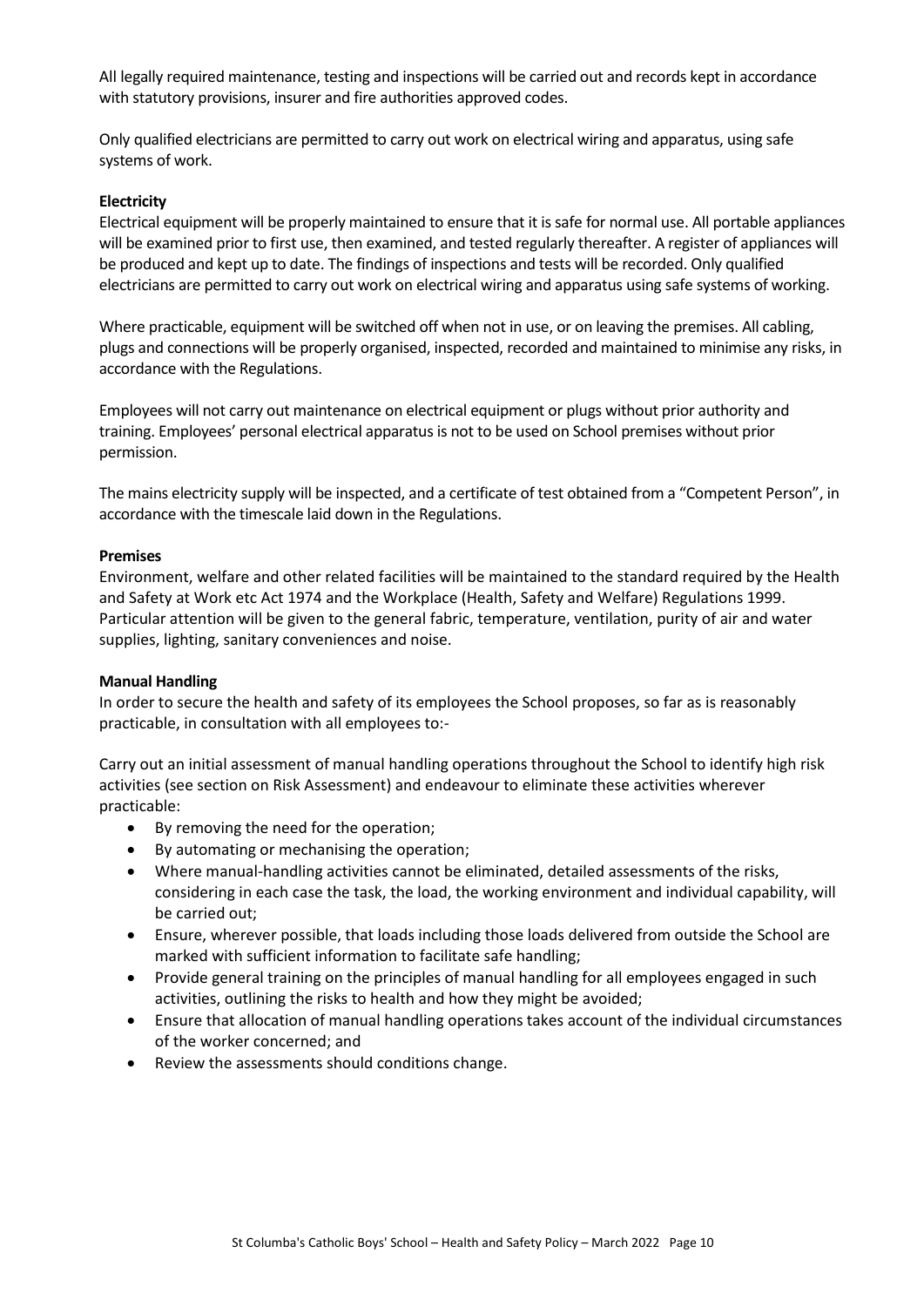## **Information and Training**

The School will give sufficient information, instruction and training as is necessary to ensure the health and safety of workers carrying out manual handling of loads. This provision will also apply to those persons not in direct employment such as temporary staff.

# **Control of Substances Hazardous to Health (COSHH)**

The requirements of the COSHH Regulations 2004 and other related legislation will be satisfied. All necessary precautions will be taken in the use, storage and transportation of any material or substance. The least hazardous type of any substance will be used in order to minimise any associated risk. There will be regular assessments and monitoring to ensure that this is achieved.

No new substances will be introduced into the workplace until the information regarding possible hazards and the necessary precautions to be observed have been fully evaluated by a competent person.

#### **Contractors**

It is the responsibility of the contractor/sub-contractor to ensure that their employees adhere to, and cooperate with, legislative and School rules in regards to health and safety whilst working on School premises.

It is also the responsibility of the contractors/sub-contractors to ensure that the health, safety and welfare of St Columba's employees, students, visitors and others is not put at risk from their work activities and practices, and that safe systems of work are adhered to at all times.

Where contractors are to carry out work on site, they will be asked to provide evidence of health and safety competence in advance. Copies of risk assessments, COSHH assessments, method statements, or similar documentation, must be submitted and approved by the person responsible, as confirmation that risks to health and safety are being properly managed. All contractors will report to the prearranged designated person prior to commencing work.

The activities of contractors whilst they are on site will be monitored to ensure that their methods or work are safe, and do not put the safety of School employees at risk.

#### **CDM 2015**

Complying with CDM 2015 will help ensure that no-one is harmed during any work, and that your building is safe to use and maintain while giving you good value. Effective planning will also help ensure that your work is well managed.

#### **Appoint the right people at the right time**

If more than one contractor will be involved, you will need to appoint (in writing) a principal designer and a principal contractor.

A principal designer is required to plan, manage and coordinate the planning and design work. A principal contractor is required to plan, manage and coordinate the construction work. Appoint them as early as possible so they are involved in discussions with the principal designer about the work.

Getting the right people for the right job means your designers and your contractors need to have the skills, knowledge and experience to identify, reduce and manage health and safety risks.

#### **Ensure there are arrangements in place for managing and organising the project**

The work is more likely to be done without harming anyone and on time if it is properly planned and managed. The principal designer should understand these types of risks and try to avoid them when designing your project. The principal contractor or builder should manage the risks on site. Discuss with your designer and builder before work starts and throughout the build how the risks will be managed.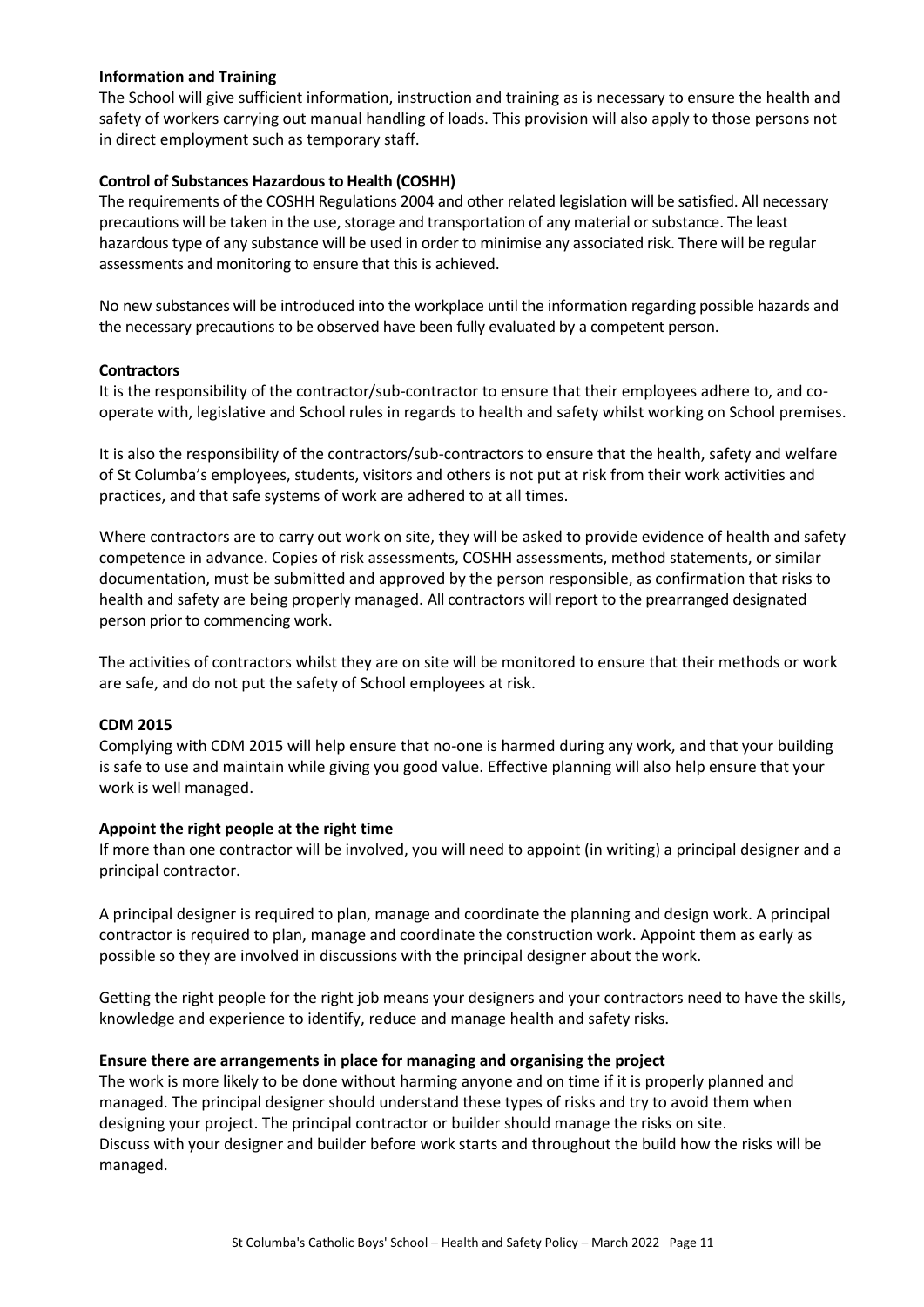#### **Allow adequate time**

Work that is rushed is likely to be unsafe and of poor quality. Allow enough time for the design, planning and construction work to be undertaken properly.

#### **Provide information to your designer and contractor**

Your designer and builder will need information about what you want built, the site and existing structures or hazards that may be present such as asbestos, overhead cables, and buried services. Providing this information at an early stage will help them to plan, budget and work around problems. Your principal designer can help you gather this information.

#### **Communicate with your designer and building contractor**

Your project will only run efficiently if everyone involved in the work communicates, cooperates and coordinates with each other. Meeting with your designer and contractor as the work progresses gives an opportunity to deal with problems that may arise and discuss health and safety. This will help to ensure that the work progresses as planned.

#### **Ensure adequate welfare facilities on site**

Make sure that your contractor has made arrangements for adequate welfare facilities for their workers before the work starts.

#### **Ensure a construction phase plan is in place**

The principal contractor (or contractor if there is only one contractor) has to draw up a plan explaining how health and safety risks will be managed. This should be proportionate to the scale of the work and associated risks and you should not allow work to start on site until there is a plan.

#### **Keep the health and safety file**

At the end of the build the principal designer should give you a health and safety file. If the principal designer leaves before the end of the project, the principal contractor (or contractor if there is only one contractor) should do this. It is a record of useful information which will help you manage health and safety risks during any future maintenance, repair, construction work or demolition. You should keep the file, make it available to anyone who needs to alter or maintain the building, and update it if circumstances change.

#### **Protecting members of the public, including your employees**

As an employer and with members of the public visiting the premises, the school need to be sure that they are protected from the risks of construction work.

Discuss with the designer and contractor how the construction work may affect the running of the school, e.g. you may have to re-route pedestrian access; make sure signs to your entrance are clear; or change the way your deliveries operate.

#### **Ensure workplaces are designed correctly**

If your project is for a new workplace or alterations to the existing workplace it must meet the standards set out in the Workplace (Health, Safety and Welfare) Regulations 1992.

#### **Notifying construction projects**

For some construction work (work lasting longer than 30 days with more than 20 workers working at the same time, or involving 500 person days of work), you need to notify HSE of the project as soon as possible before construction work starts. In practice, you may request someone else to do this on your behalf.

#### **Visitors**

The member of staff responsible for the visitor is also responsible for that visitor's safety and welfare, and will ensure that all health and safety rules and procedures are followed.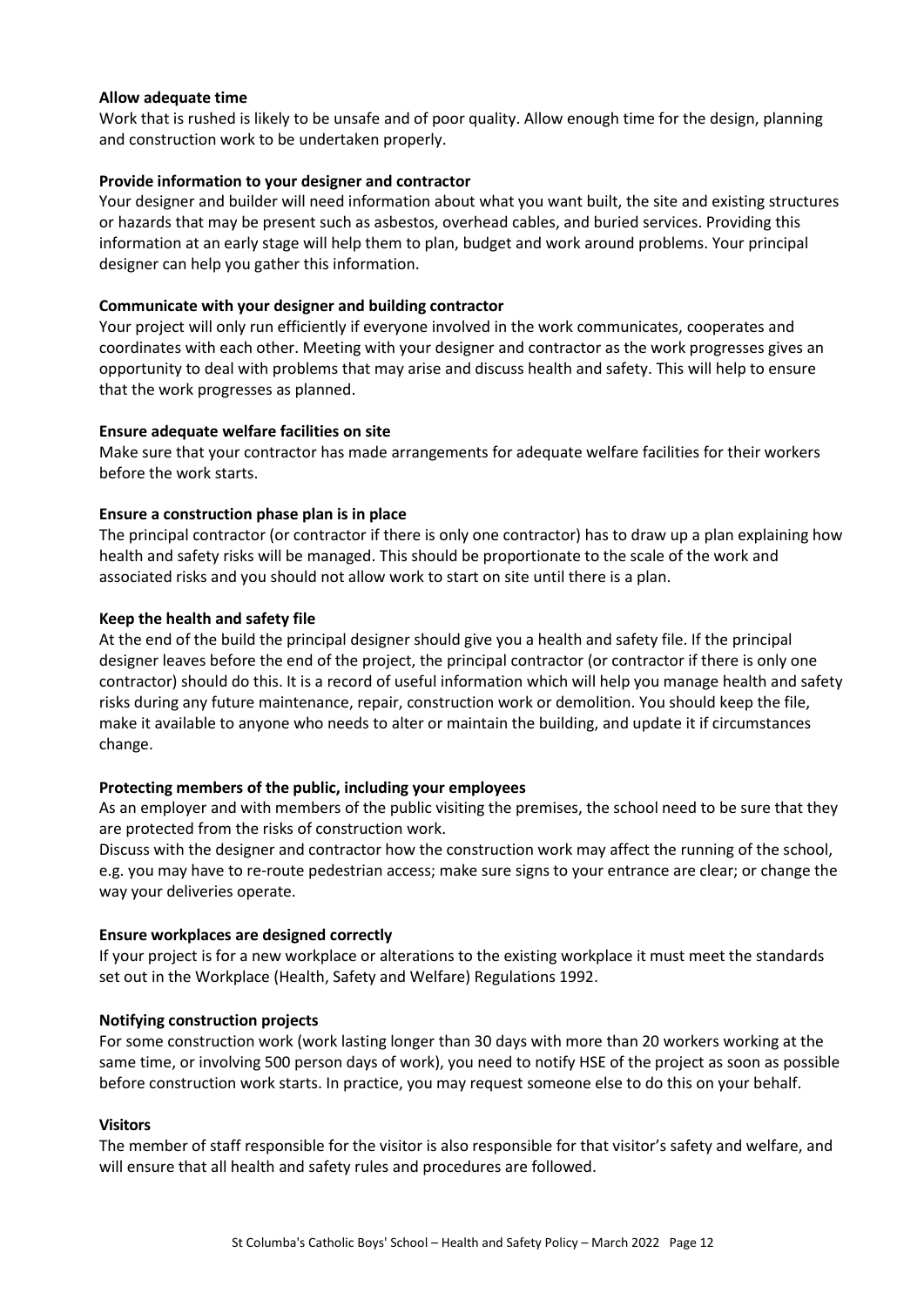## **Visiting other Locations**

School employees are required to take all reasonable precautions to ensure their own health and safety when visiting other locations. They are required to observe the safety procedures of the host organisation, and to avoid any hazardous situation.

## **Drugs and Alcohol**

Any employee who feels that they may have a problem relating to drugs or alcohol should immediately seek help from their Line Manager. This information will be treated in the strictest confidence. The School will endeavour to offer any assistance available at the time.

Employees must not attend work whilst under the influence of alcohol or drugs.

Employees must not consume alcohol or drugs on the premises.

Employees must not return to work after lunch breaks under the influence of alcohol or drugs.

# **Smoking Policy**

The School acknowledges that second-hand tobacco smoke is both a public and work place health hazard and has therefore adopted a 'no smoking' policy.

# **Aims of the Policy**

The policy seeks to:

- Guarantee a healthy working environment and protect the current and future health of employees, customers and visitors;
- Guarantee the right of non-smokers to breathe in air free from tobacco smoke;
- Comply with health and safety legislation and employment law;
- Raise awareness of the dangers associated with exposure to tobacco smoke; and
- Take account of the needs of those who smoke and to support those who wish to stop.

#### **Restrictions on Smoking**

Smoking is not permitted in any part of the premises including all outside areas.

#### **Visitors**

All visitors, contractors and service companies are required to abide by the no-smoking policy. Staff members are expected to inform visitors of the no-smoking policy. However, they are not expected to enter into any confrontation which may put their personal safety at risk.

#### **Personal Protective Equipment**

Where necessary, when items of protective equipment are issued, sufficient instructions and training must be given to ensure persons know when, where and how to use this equipment. All identification, issue and monitoring of PPE shall be the responsibility of the nominated Health and Safety Officer.

#### **Working at Height**

The School recognises and accepts its responsibilities under the Working at Height Regulations 2005 and shall as far as reasonably practicable ensure:

- Working at height will be avoided were possible;
- All work at height is properly planned and organised;
- All work at height takes account of weather conditions that could endanger health and safety;
- Those involved in work at height are trained and competent;
- The place where work at height is done is safe;
- Equipment for work at height is appropriately inspected;
- The risk from fragile surfaces is properly controlled;